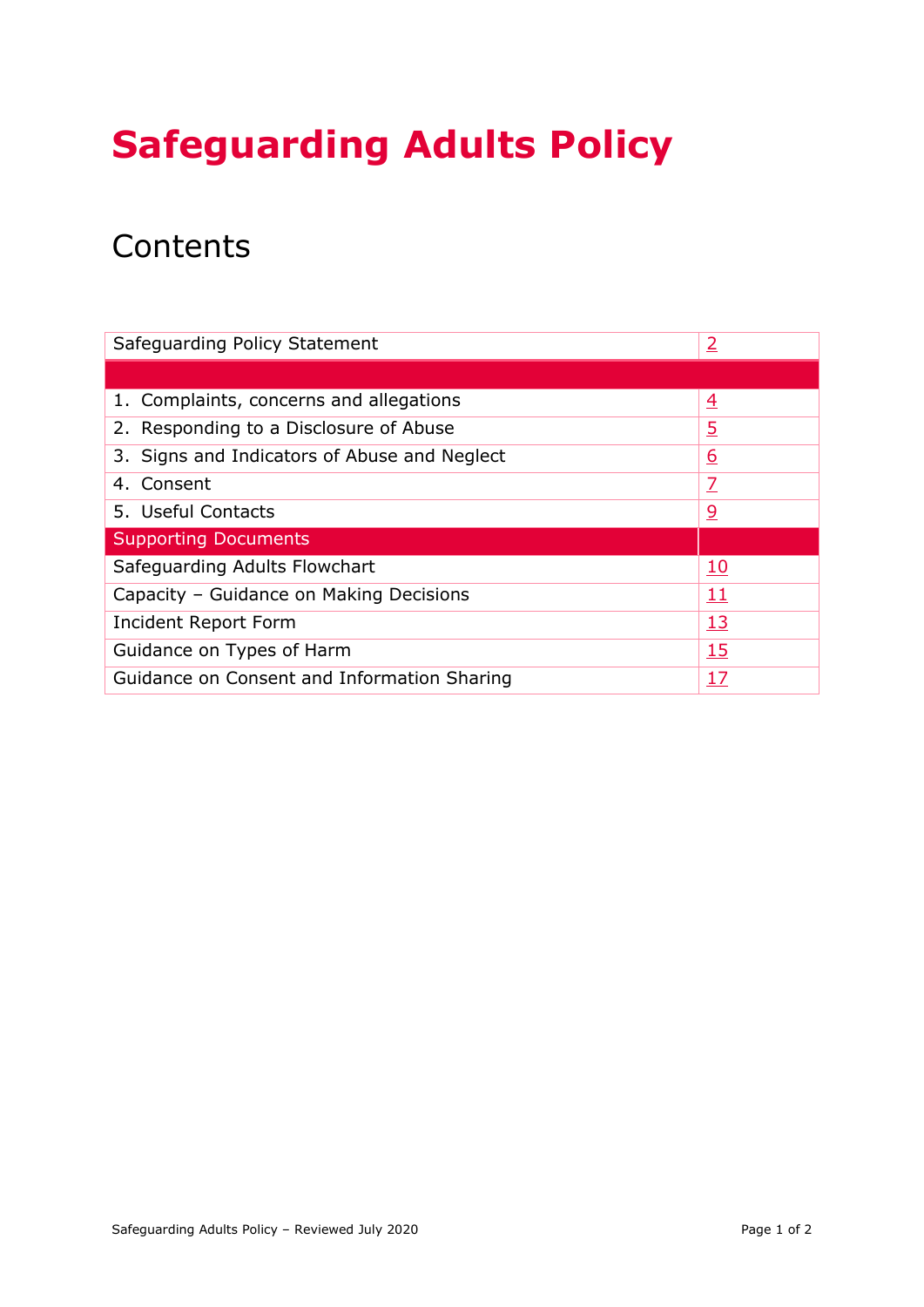## Safeguarding Adults Policy

## <span id="page-1-0"></span>**Introduction**

Queensbury GC is committed to creating and maintaining a safe and positive environment for all individuals involved in golf.

Safeguarding duties apply to an adult who:

- Has needs for care and support (whether or not the local authority is meeting any of those needs) and;
- Is experiencing, or is at risk of, abuse or neglect; and;
- As a result of those care and support needs is unable to protect themselves from either the risk of, or the experience of, abuse or neglect.

## Principles in relation to adults at risk

The Care and Support Statutory Guidance Section 14.13 sets out the following six key principles which underpin all adult safeguarding work:

- Empowerment: People being supported and encouraged to make their own decisions and informed consent.
- Prevention: It is better to take action before harm occurs.
- Proportionality: The least intrusive response appropriate to the risk presented.
- Protection: Support and representation for those in greatest need.
- Partnership: Local solutions through services working with their communities. Communities have a part to play in preventing, detecting and reporting neglect and abuse.
- Accountability: Accountability and transparency in delivering safeguarding.

**Making safeguarding personal** is the concept that adult safeguarding should be person led and outcome focused. It engages the person in a conversation about how best to respond to their safeguarding situation in a way that enhances involvement, choice and control. As well as improving quality of life, well-being and safety.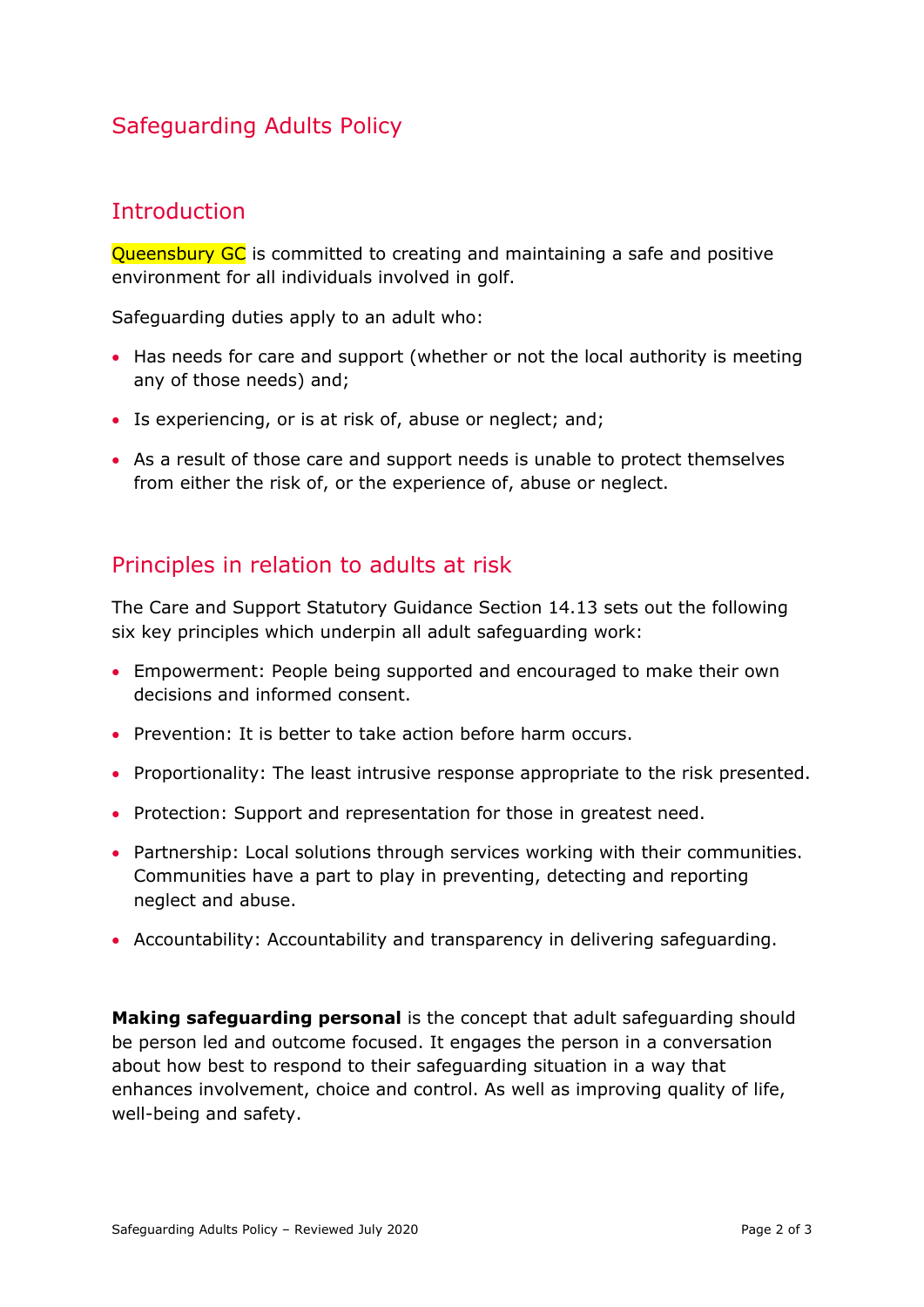Wherever possible discuss safeguarding concerns with the adult to get their view of what they would like to happen and keep them involved in the safeguarding process, seeking their consent to share information outside of the organisation where necessary.

The principles of the Mental Capacity Act 2005 (MCA) state that every individual has the right to make their own decisions and provides the framework for this to happen.

In addition **Queensbury GC** recognises the following principles which underpin our work with all groups and individuals who may have additional needs for support and protection:

- It is every adult's right to be protected from abuse irrespective of their age, gender identity, faith or religion, culture, ethnicity, sexual orientation, background, economic position, marital status, disability or level of ability.
- All staff and volunteers share the responsibility for the protection of adults at risk and will show respect and understanding for their rights, safety and welfare.
- The additional vulnerability of disabled adults (including those with invisible disabilities, learning and communication differences) is recognised.
- Allegations of abuse or concerns about the welfare of any adult will be treated seriously and will be responded to swiftly and appropriately.
- Queensbury GC recognises the role and responsibilities of the statutory agencies in safeguarding adults and is committed to complying with the procedures of the Local Safeguarding Adults Boards.
- Confidentiality will be maintained appropriately at all times and the adult's safety and welfare must be the overriding consideration when making decisions on whether or not to share information about them.
- Oueensbury GC will support all adults to understand their roles and responsibilities with regards to safeguarding and protecting adults at risk, including the responsibility to report all concerns in line with **Queensbury GC** safeguarding adults policy and procedures.
- All participants involved in golfing activities have the right to be listened to with respect and to be heard.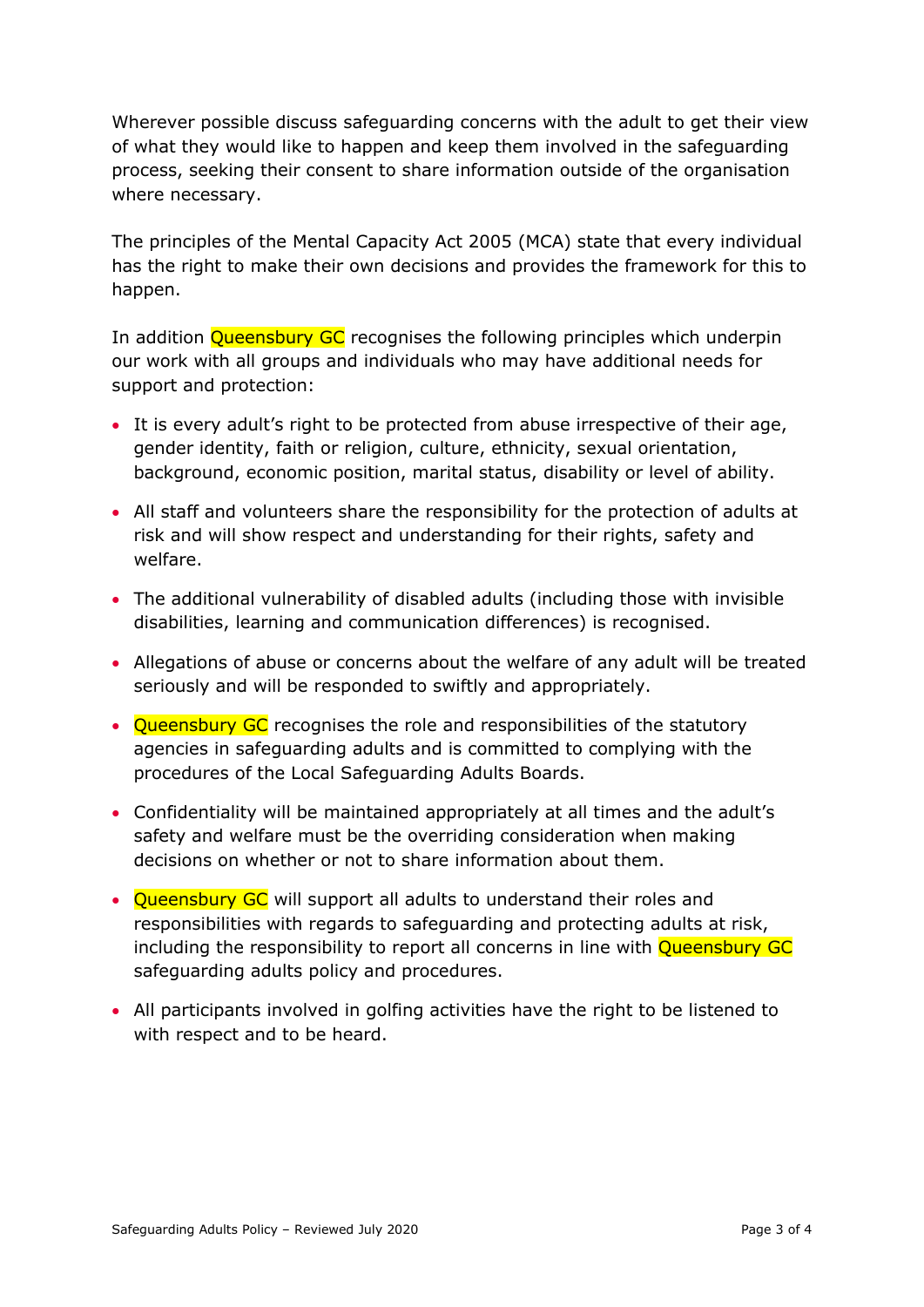## Guidance and legislation

The practices and procedures within this policy are based on the principles contained within the UK and legislation and Government Guidance and have been developed to complement the Safeguarding Adults Boards policy and procedures, and take the following into consideration:

- The Care Act 2014
- The Protection of Freedoms Act 2012
- Domestic Violence, Crime and Victims (Amendment ) Act 2012
- The Equality Act 2010
- The Safeguarding Vulnerable Groups Act 2006
- Mental Capacity Act 2005
- Sexual Offences Act 2003
- The Human Rights Act 1998
- The Data Protection Act 2018

## Responsibilities and implementation

Queensbury GC will seek to promote the principles of safequarding by:

- Reviewing Queensbury GC policy and procedures every three years or whenever there is a major change in legislation.
- Giving guidance on appropriate recruitment procedures to assess the suitability of volunteers and staff working with vulnerable groups.
- Following procedures to report welfare concerns and allegations about the behaviour of adults and ensure that all staff, volunteers, parents and participants, including children, are aware of these procedures.
- Directing club staff, volunteers & coaches to appropriate safeguarding training and learning opportunities, where this is appropriate to their role.

## <span id="page-3-0"></span>1. Complaints, concerns and allegations

**1.1** As a player, parent, carer, member of staff or volunteer you may be concerned about the welfare of an adult, become aware that abuse or poor practice is taking place, suspect abuse or poor practice may be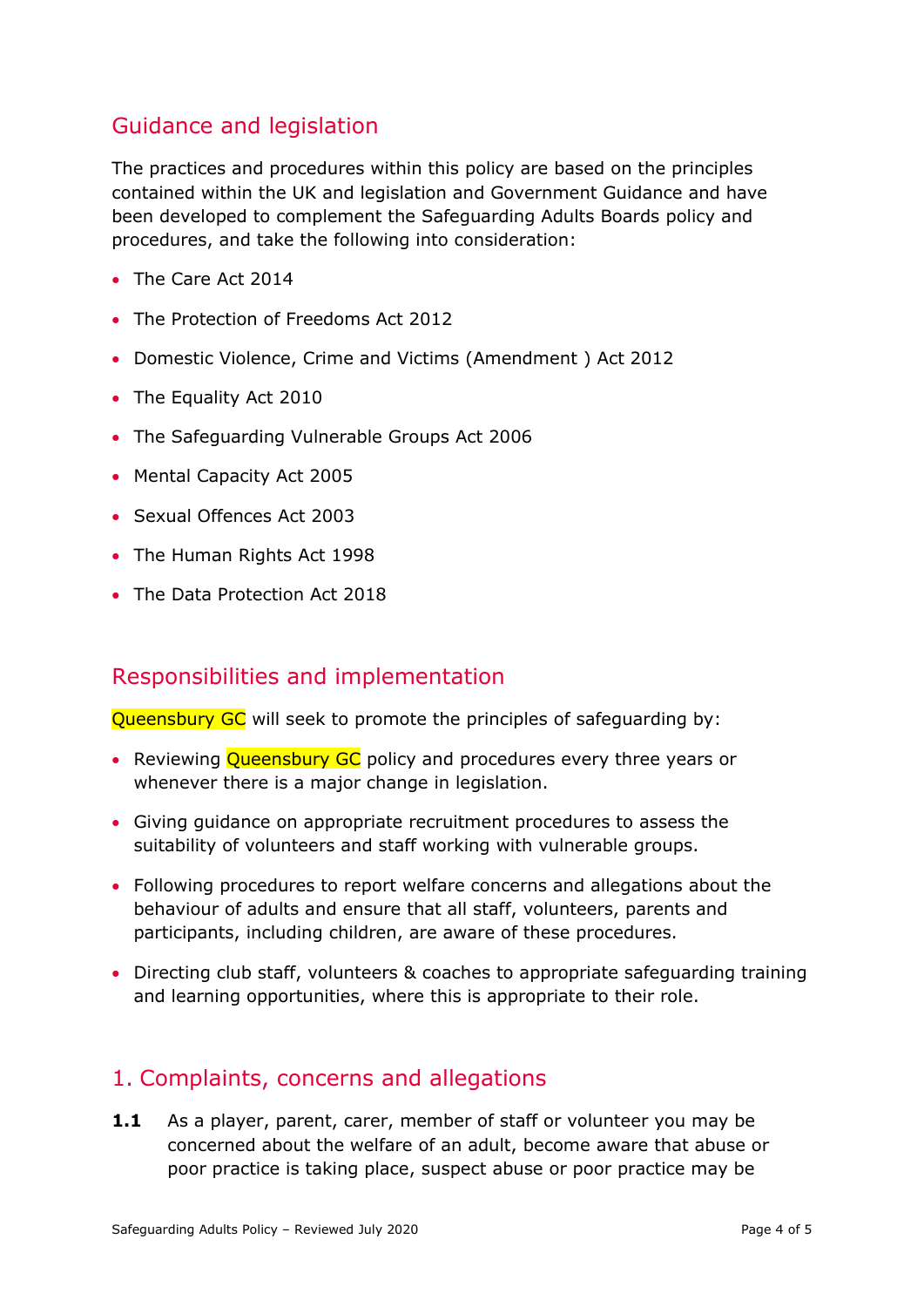occurring or be told about something that may be abuse or poor practice. These concerns should be brought to the attention of the England Golf Lead Safeguarding Officer without delay.

- **1.2** The person reporting the concern is not required to decide whether abuse has occurred, but simply has a duty to pass on their concerns and any relevant information tel: 01526 351824. All concerns will be treated in confidence. Details should only be shared on a 'need to know' basis with those who can help with the management of the concern.
- **1.3** Concerns will be recorded on an Incident Report Form and sent to England Golf Lead Safeguarding Officer and retained confidentially. The Lead Safeguarding Officer will assist with completion of this form if required, tel 01526 351824.
- **1.4** Oueensbury GC will work with England Golf, counties and other external agencies to take appropriate action where concerns relate to potential abuse or serious poor practice. Oueensbury GC disciplinary procedures will be applied and followed where possible.
- **1.5** Safeguarding adults at risk requires everyone to be committed to the highest possible standards of openness, integrity and accountability. Queensbury GC supports an environment where staff, volunteers, parents/carers and the public are encouraged to raise safeguarding concerns. Anyone who reports a legitimate concern to the organisation (even if their concerns subsequently appear to be unfounded) will be supported. All concerns will be taken seriously.
- **1.6** It is important when considering your concern that you also consider the needs and wishes of the person at risk.

## <span id="page-4-0"></span>2. Responding to disclosure of abuse

- **2.1** If an adult indicates that they are being abused the person receiving the information should:
	- Stay Calm
	- Listen carefully to what is said, allowing the adult to continue at their own pace, and take it seriously.
	- Explain that it is likely the information will have to be shared with othersdo not promise to keep secrets.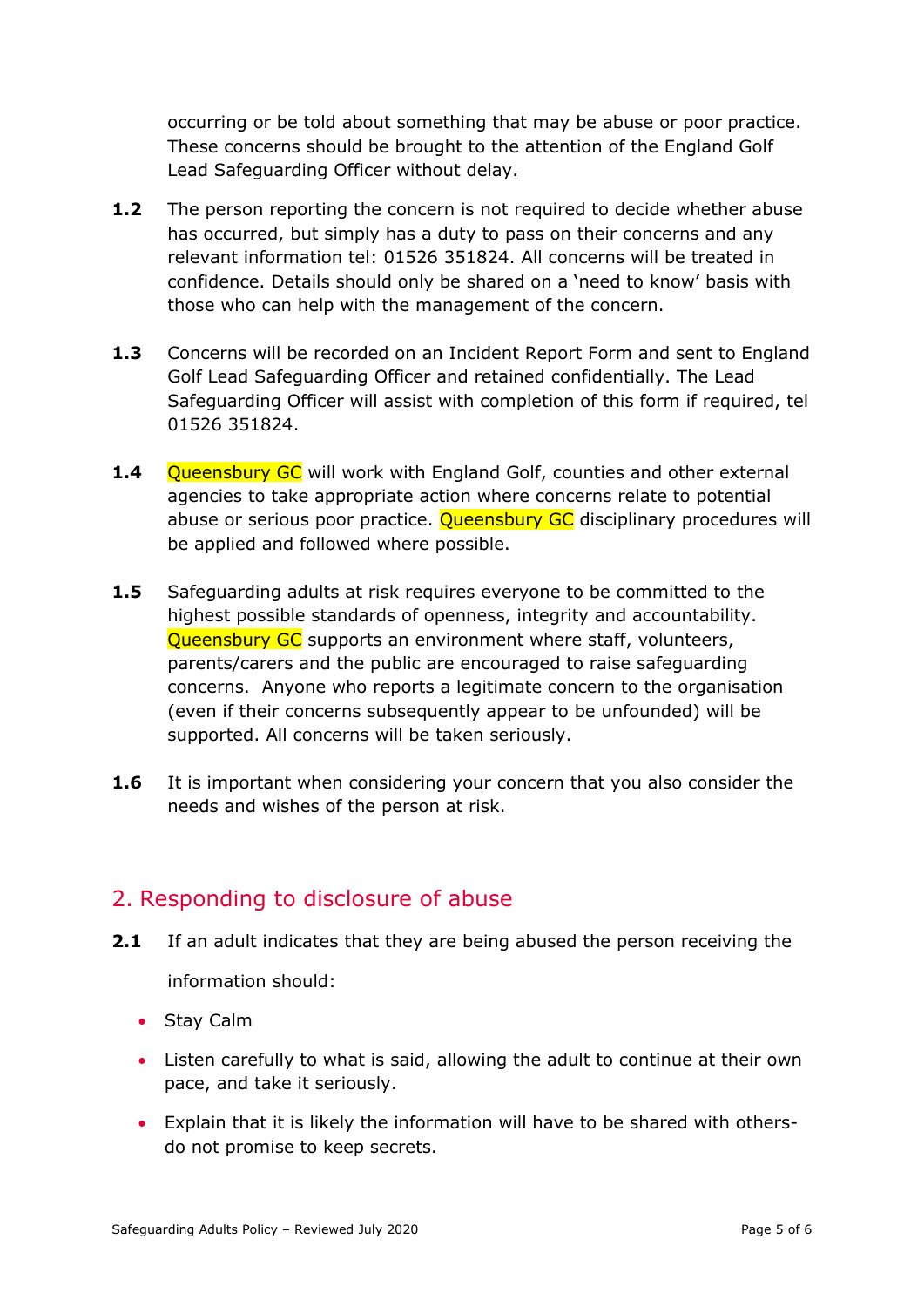- Keep questions to a minimum, only ask questions if you need to identify/ clarify what the person is telling you. Take care to distinguish between fact, observation, allegation and opinion. It is important that the information you have is accurate.
- Reassure the person that they have done the right thing in revealing the information.
- Ask them what they would like to happen next.
- Explain what you would like to do next and ask if they are happy for you to share the information in order for you to help them. As long as it does not increase the risk to the individual, you should explain to them that it is your duty to share your concern with your Lead Safeguarding Officer.
- Record in writing what was said using the adult's own words as soon as possible
- **2.2** DO NOT:
	- Dismiss the concern.
	- Panic or allow shock or distaste to show.
	- Probe for more information than is offered.
	- Make promises that cannot be kept.
	- Conduct an investigation of the case.
	- Make negative comments about the alleged perpetrator.

If the matter is urgent and relates to the immediate safety of an adult at risk then contact the police immediately. Complete and Incident Form and copy it to the England Golf Lead Safeguarding Officer within 24 hours.

## <span id="page-5-0"></span>3. Signs and indicators of abuse and neglect

- **3.1** Abuse can take place in any context. Abuse may be inflicted by anyone. Players, members, staff, volunteers or coaches may suspect that an adult is being abused or neglected outside of the club setting. There are many signs and indicators that may suggest someone is being abused or neglected, these include but are not limited to:
	- Unexplained bruises or injuries or lack of medical attention when an injury is present.
	- Person has belongings or money going missing.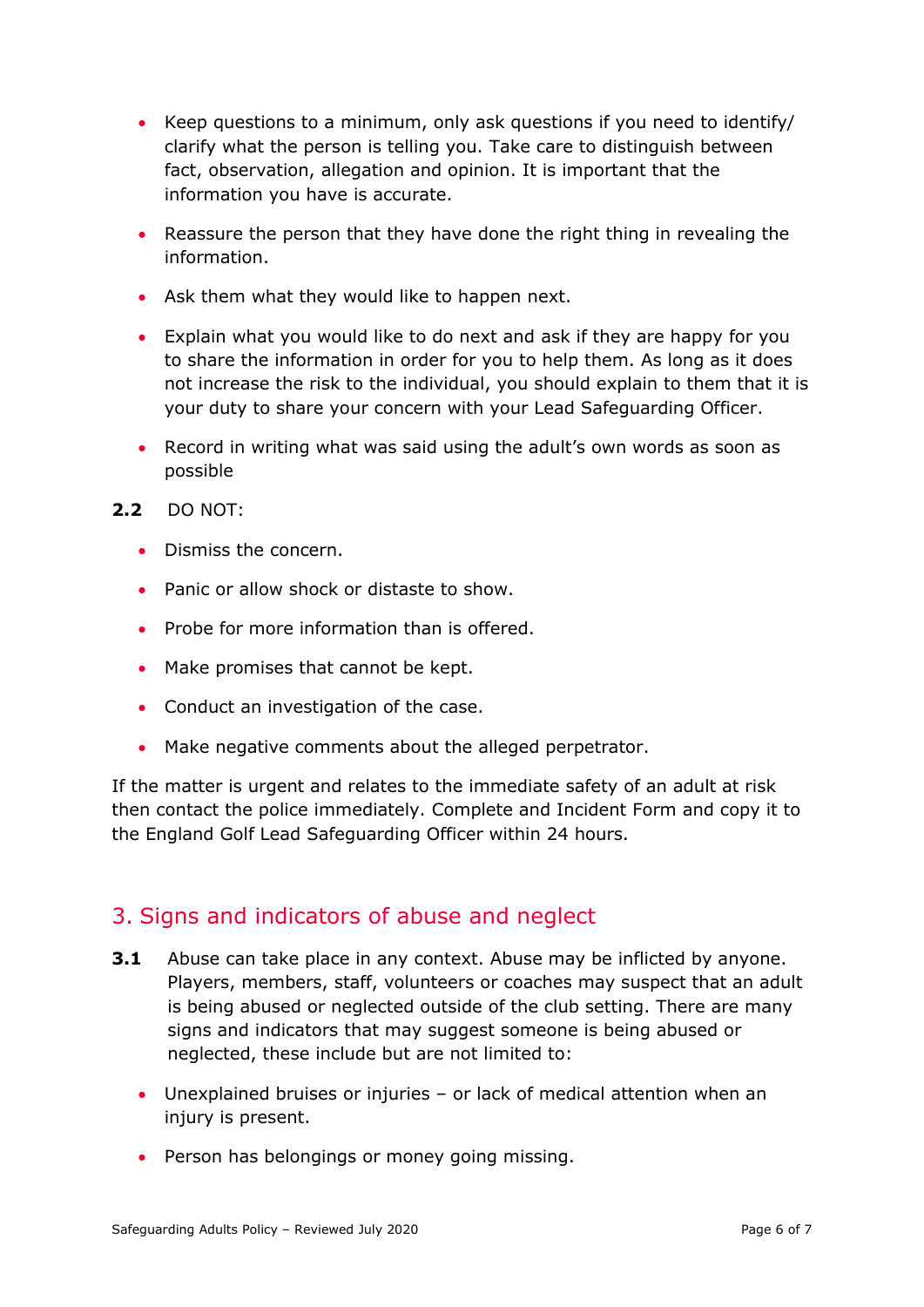- Person is not attending / no longer enjoying their sessions.
- Someone losing or gaining weight / an unkempt appearance. A change in the behaviour or confidence of a person.
- Self-harm.
- A fear of a particular group or individual.
- They may tell you / another person they are being abused i.e. a disclosure.

## <span id="page-6-0"></span>4. Consent

- **4.1** The Care Act 2014 statutory guidance advises that the first priority in safeguarding should always be to ensure the safety and well-being of the adult.
- **4.2** Adults have a general right to independence, choice and selfdetermination including control over information about themselves.
- **4.3** Queensbury GC does not expect staff, coaches or volunteers to support an adult who is felt to be vulnerable or at risk through their decision making process but expects them to inform England Golf without delay so that they can clearly define the various options to help support the adult at risk to make a decision about their safety. As long as it does not increase the risk to the individual, it should be explained to them that it is their duty to share their concern with the England Golf Lead Safeguarding Officer. Consent is not required to seek guidance or share information with the National Governing Body.
- **4.4** Adults may not give their consent to the sharing of safeguarding information outside of the organisation for a number of reasons. For example, they may be unduly influenced, coerced or intimidated by another person, they may be frightened of reprisals, they may fear losing control, they may not trust social services or other partners or they may fear that their relationship with the abuser will be damaged. Reassurance and appropriate support may help to change their view on whether it is best to share information.
- **4.5** Those seeking to support the adult should consider the following:
	- Explore the reasons for the adult's objections what are they worried about?
	- Explain the concern and why you think it is important to share the information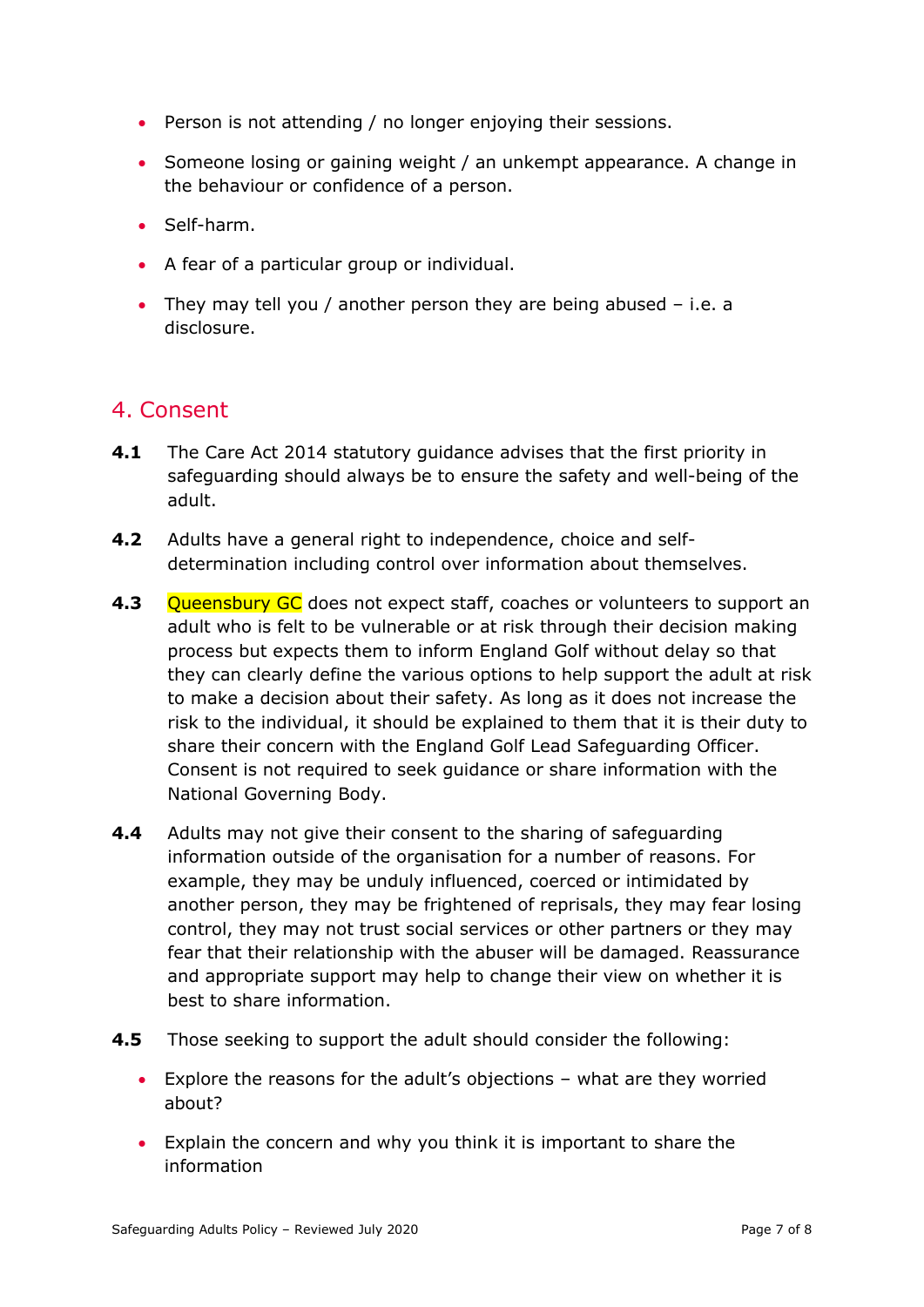- Tell the adult with whom you may be sharing the information with and why
- Explain the benefits, to them or others, of sharing information could
- they access better help and support?
- Discuss the consequences of not sharing the information could someone come to harm?
- Reassure them that the information will not be shared with anyone who does not need to know
- Reassure them that they are not alone and that support is available to them.
- **4.6** If the adult continues to refuse intervention to support them with a safeguarding concern, or requests that information about them is not shared with other safeguarding partners their wishes should be respected.
- **4.7** However, there are a number of circumstances where those seeking to support the adult can reasonably override such a decision, including but not limited to:
	- It appears that the adult lacks the mental capacity to make that decision (this must be properly explored and further guidance should be sought from the England Golf Lead Safeguarding Officer)
	- Emergency or life-threatening situations may warrant the sharing of relevant information with the emergency services without consent
	- Other people are, or may be, at risk, including children
	- A serious crime has been committed / may be prevented
	- Individuals in a Position of Trust are implicated
- **4.7.1** In such circumstances, it is important to keep a careful record of the decision-making process and guidance should be sought from the England Golf Lead Safeguarding Officer. Legal advice will be sought where appropriate. If the decision is to take action without the adult's consent, then unless it is unsafe to do so, the adult should be informed that this is being done and of the reasons why.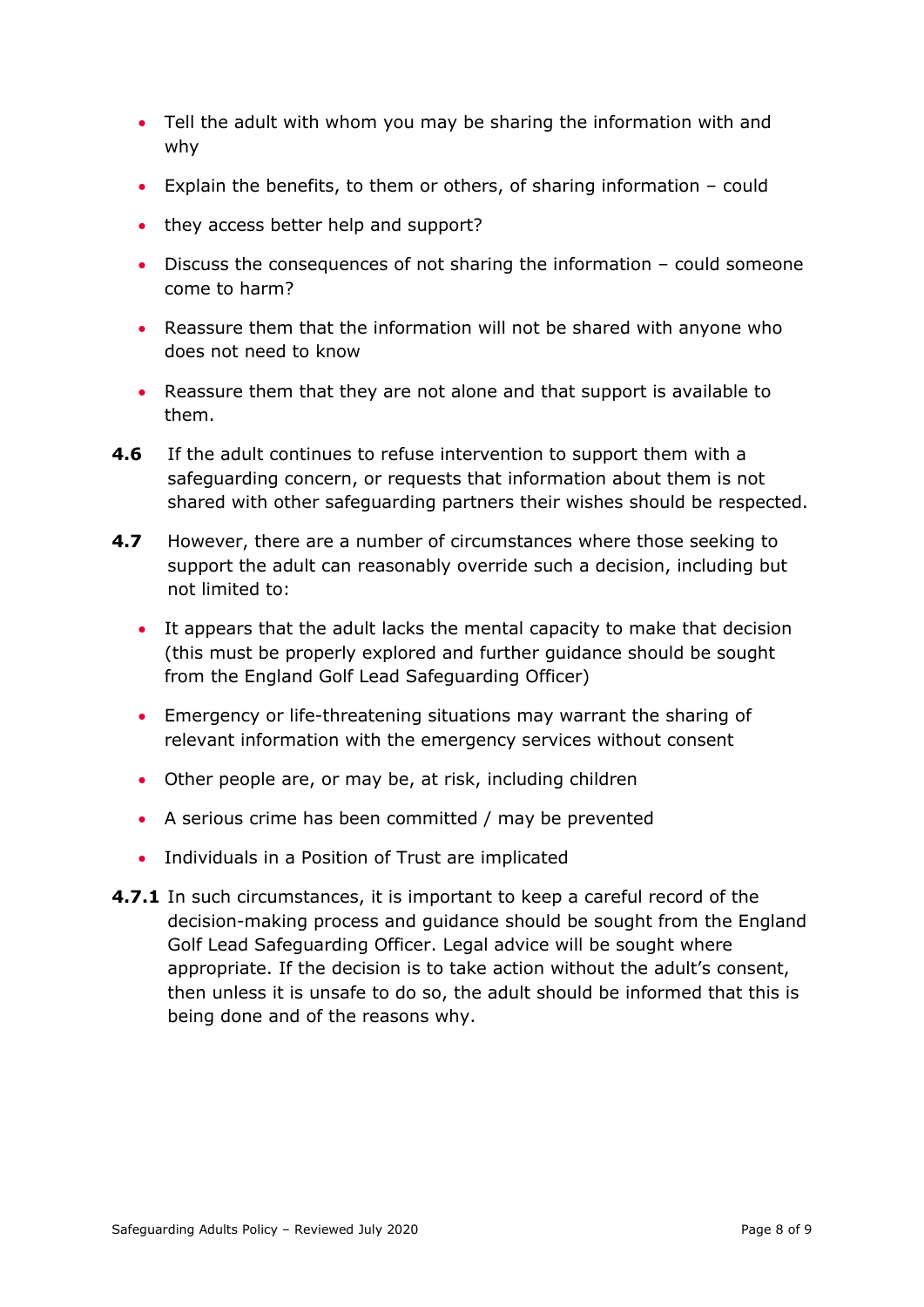## <span id="page-8-0"></span>5. Useful Contacts

England Golf Useful Contacts

| <b>Name</b>                         | <b>Address</b>                                                                                                               | <b>Number and email</b>                      |
|-------------------------------------|------------------------------------------------------------------------------------------------------------------------------|----------------------------------------------|
| Lead Safeguarding<br><b>Officer</b> | <b>England Golf</b><br><b>National Golf Centre</b><br>The Broadway<br><b>Woodhall Spa</b><br>Lincolnshire<br><b>LN10 6PU</b> | 01526 351824<br>safeguarding@englandgolf.org |

#### Local Contacts

| <b>Name</b>                                                             | <b>Address</b>                                                    | <b>Number and email</b>              |
|-------------------------------------------------------------------------|-------------------------------------------------------------------|--------------------------------------|
| <b>Bradford County</b><br>Council -<br>Safeguarding<br><b>Adults</b>    | <b>Brittania House</b><br>Hall Ings<br><b>Bradford</b><br>BD1 1HX | 01274 431077<br>BSAB@bradford.gov.uk |
| <b>Bradford County</b><br>Council-Social<br>Care-Emergency<br>Duty Team |                                                                   | 01274 431010                         |

#### National Contacts

| <b>Name</b>                                                          | <b>Website</b>        | <b>Number and email</b>                              |
|----------------------------------------------------------------------|-----------------------|------------------------------------------------------|
| Ann Craft Trust -<br>Safeguarding<br>Adults in Sport and<br>Activity | www.anncrafttrust.org | 0115 951 5400<br>Ann-Craft<br>Trust@nottingham.ac.uk |
| Samaritans                                                           |                       | 01522 782333                                         |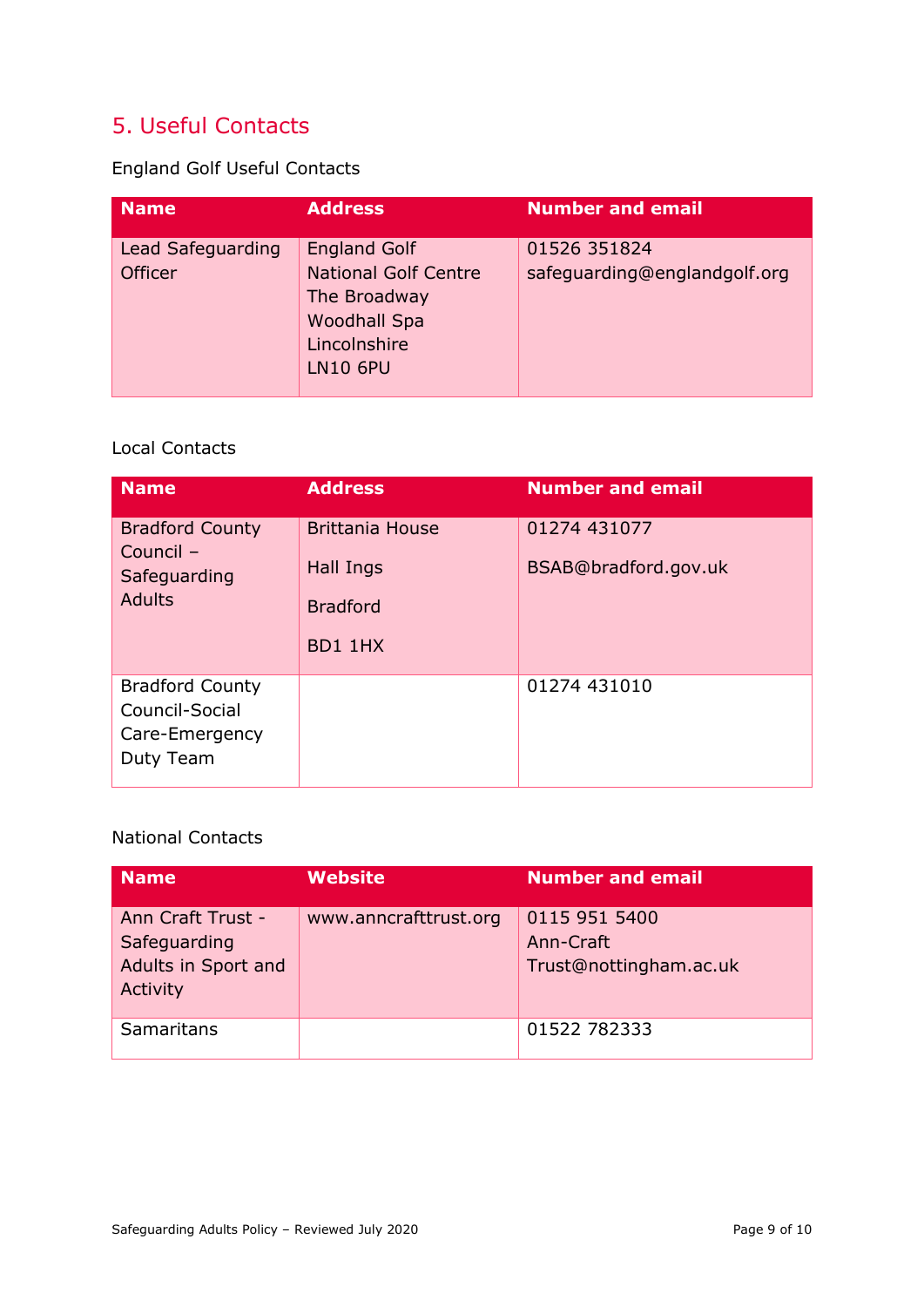## <span id="page-9-0"></span>Safeguarding Adults Flowchart What to do if you have a concern about an adult?



If the decision is to make a safeguarding referral to the Local Authority, the adult's consent should be sought wherever possible. However, if they remain at risk or others are at risk of harm you will need to report it without their consent if necessary.

## **Remember**

It is not your duty to investigate concerns about an adult but do not ignore them – talk to the adult if possible and get in touch with someone within your organisation or the local authority for advice.

 $_{\rm S}$   $\;\;$  \* If for any reason a Club Welfare Officer is not in post or is unavailable a principle of least delay is important. Please contact the England Golf Lead Safeguarding Officer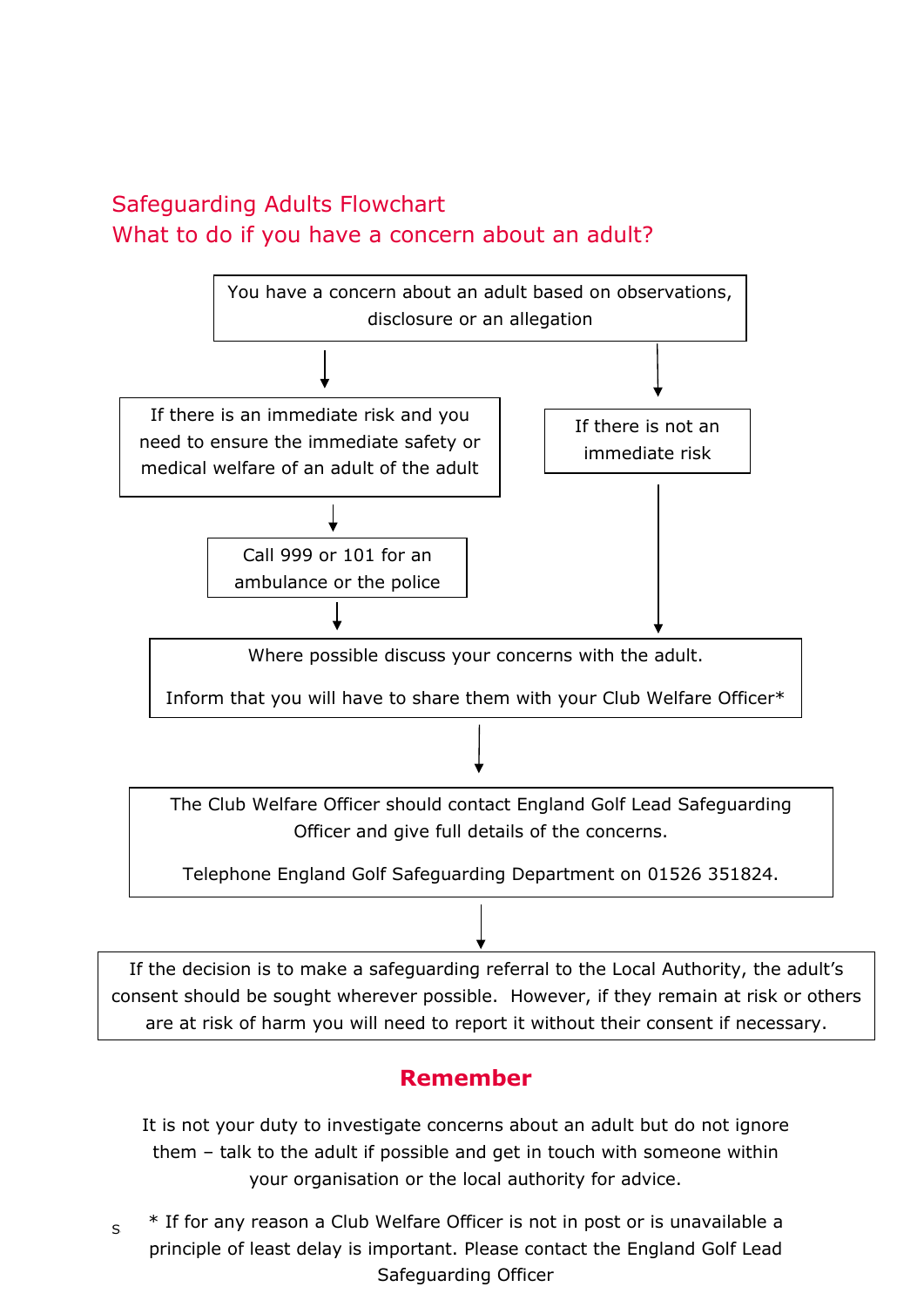<span id="page-10-0"></span>Queensbury GC

## Capacity – Guidance on Making Decisions

The issue of capacity or decision making is a key one in safeguarding adults. It is useful for organisations to have an overview of the concept of capacity.

We make many decisions every day, often without realising. We make so many decisions that it's easy to take this ability for granted.

But some people are only able to make some decisions, and a small number of people cannot make any decisions. Being unable to make a decision is called "lacking capacity".

To make a decision we need to:

- Understand information
- Remember it for long enough
- Think about the information
- Communicate our decision

A person's ability to do this may be affected by things like learning disability, dementia, mental health needs, acquired brain injury, and physical ill health.

The Mental Capacity Act 2005 (MCA) states that every individual has the right to make their own decisions and provides the framework for this to happen.

The MCA is about making sure that people over the age of 16 have the support they need to make as many decisions as possible.

The MCA also protects people who need family, friends, or paid support staff to make decisions for them because they lack capacity to make specific decisions.

Our ability to make decisions can change over the course of a day**.**

Here are some examples that demonstrate how the timing of a question can affect the response:

- A person with epilepsy may not be able to make a decision following a seizure.
- Someone who is anxious may not be able to make a decision at that point.
- A person may not be able to respond as quickly if they have just taken some medication that causes fatigue.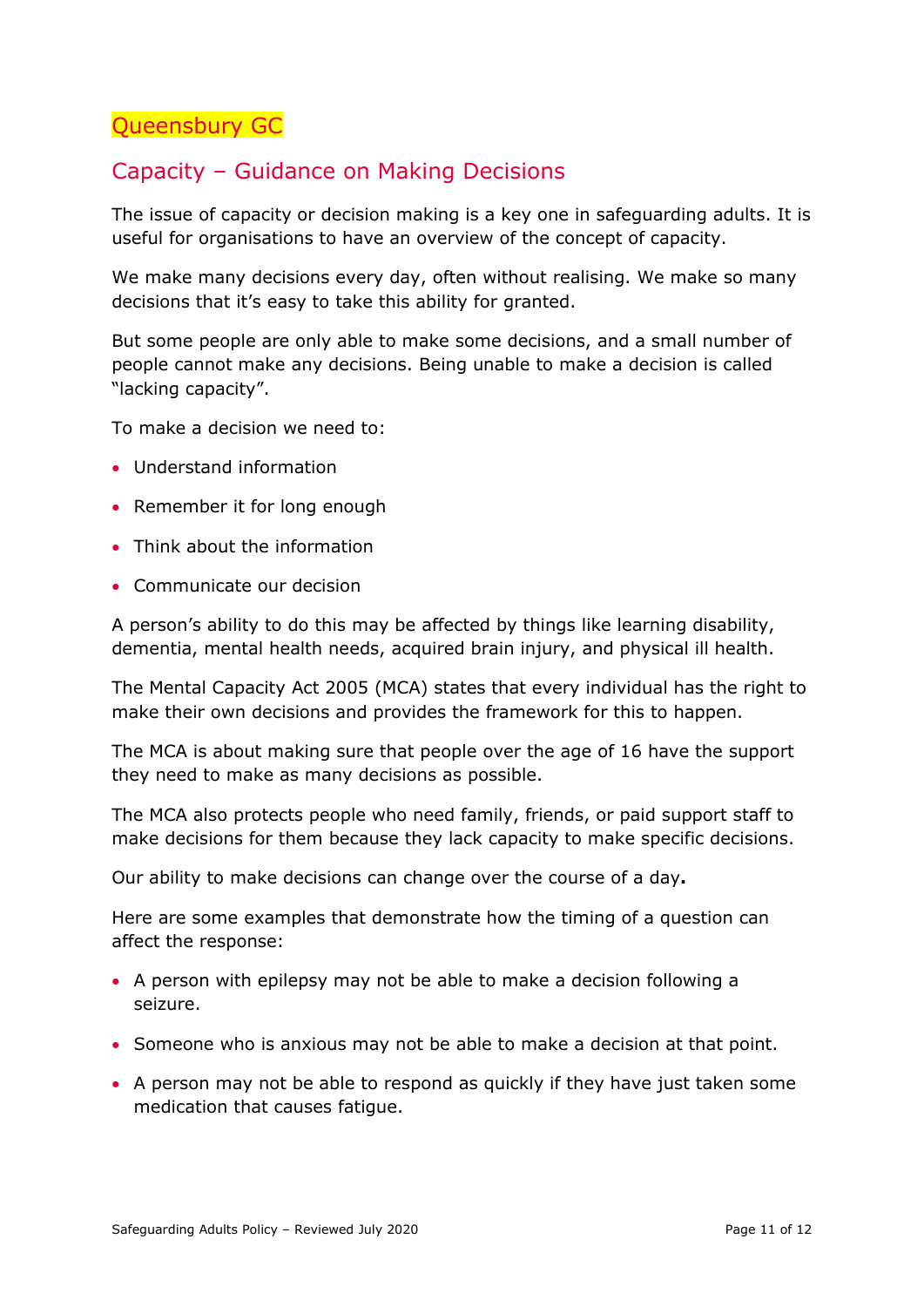In each of these examples, it may appear as though the person cannot make a decision. But later in the day, presented with the same decision, they may be able to at least be involved.

The MCA recognises that capacity is decision-specific, so no one will be labelled as entirely lacking capacity. The MCA also recognises that decisions can be about big life-changing events, such as where to live, but equally about small events, such as what to wear on a cold day.

To help you to understand the MCA, consider the following five points:

- **1.** Assume that people are able to make decisions, unless it is shown that they are not. If you have concerns about a person's level of understanding, you should check this with them, and if applicable, with the people supporting them.
- **2.** Give people as much support as they need to make decisions. You may be involved in this – you might need to think about the way you communicate or provide information, and you may be asked your opinion.
- **3.** People have the right to make unwise decisions. The important thing is that they understand the implications. If they understand the implications, consider how risks might be minimised.
- **4.** If someone is not able to make a decision, then the person helping them must only make decisions in their "best interests". This means that the decision must be what is best for the person, not for anyone else. If someone was making a decision on your behalf, you would want it to reflect the decision you would make if you were able to.
- **5.** Find the least restrictive way of doing what needs to be done.

## Remember

- You should not discriminate or make assumptions about someone's ability to make decisions, and you should not pre-empt a "best-interests" decision merely on the basis of a person's age, appearance, condition, or behaviour.
- When it comes to decision-making, you could be involved in a minor way, or asked to provide more detail. The way you provide information might influence a person's ultimate decision. A person may be receiving support that is not in line with the MCA, so you must be prepared to address this.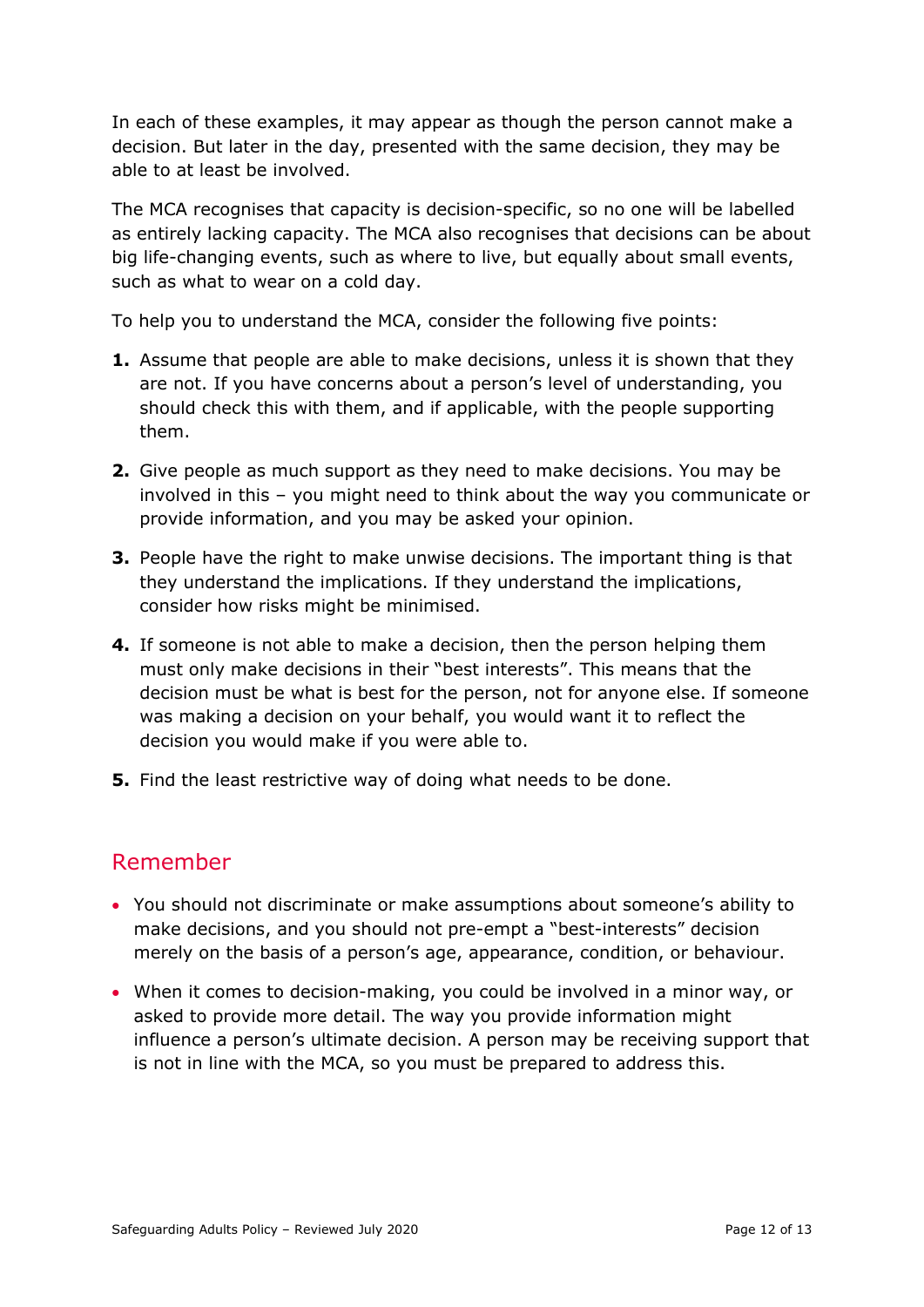## <span id="page-12-0"></span>Incident Report Form

| Recorder's Name: |               |
|------------------|---------------|
| Address:         |               |
| Post Code:       | Telephone No: |

| Name of Identified Adult: |               |
|---------------------------|---------------|
| Address:                  |               |
| Post Code:                | Telephone No: |

| <b>Complainant's Name:</b> |               |
|----------------------------|---------------|
| Address:                   |               |
| Post Code:                 | Telephone No: |

| Details of the allegations: [include: date; time; location; and nature of the<br>incident.] |
|---------------------------------------------------------------------------------------------|
| Additional information: [include: witnesses; corroborative statements; etc.]                |
|                                                                                             |
|                                                                                             |
|                                                                                             |
|                                                                                             |
| Have you discussed your concerns with the adult? What are their views?                      |
|                                                                                             |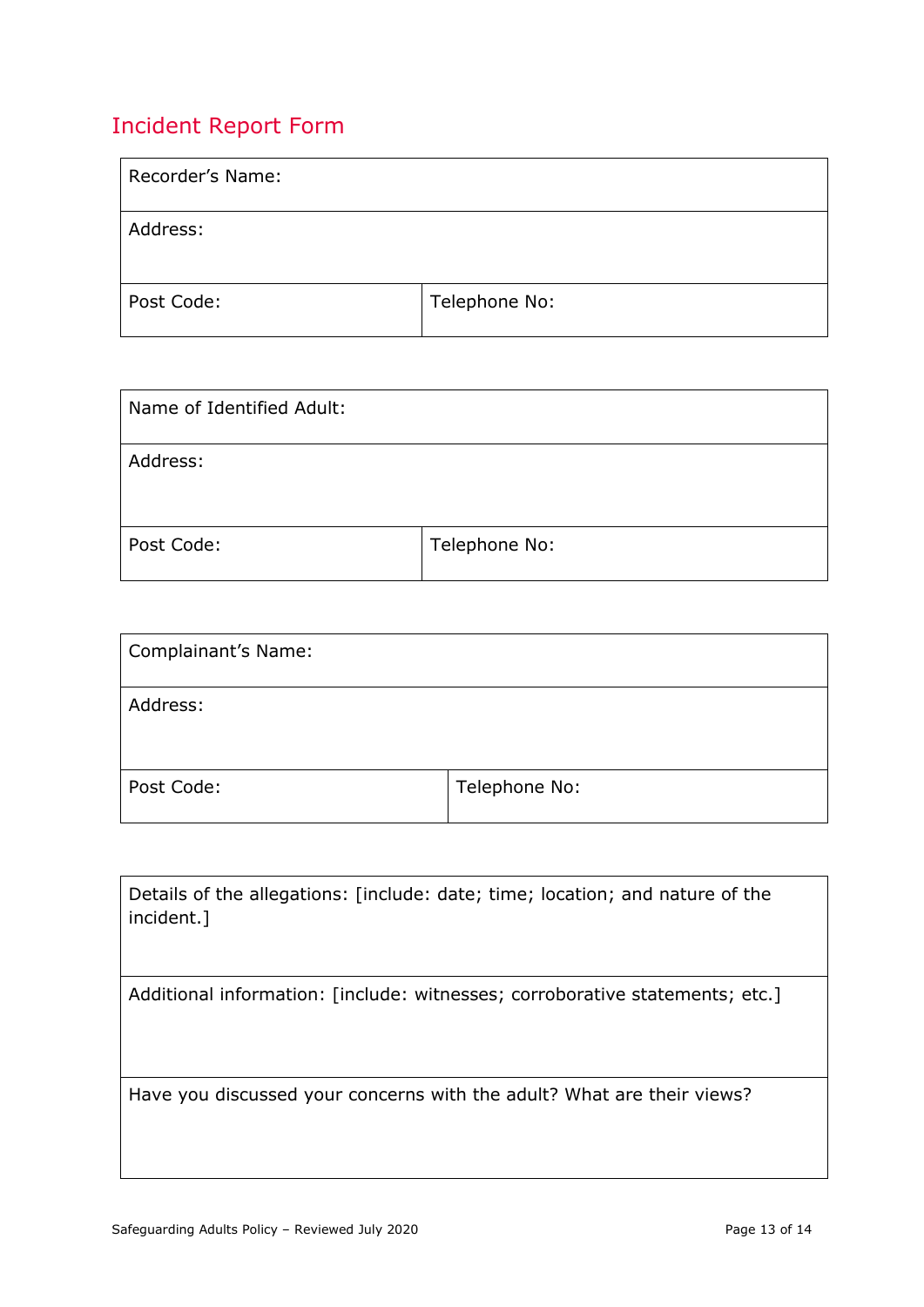Case Number (if allocated):

Name of person spoken to:

Date: Time: Time: The Solution of the Solution of the Solution of the Solution of the Time: Time:

Action taken:

Date: Time: Time: The Solution of the Solution of the Solution of the Time: Time: Time: Time: Time: Time: Time

Signature of Recorder:

Signature of Complainant:

#### **Data protection:**

England Golf Safeguarding Department may use the information in this form (together with other information they obtain as a result of any investigation) to investigate the alleged incident and to take whatever action is deemed appropriate, in accordance with their Safeguarding Adults Policy and Procedures.

Strict confidentiality will be maintained and information will only be shared on a "need to know" basis in the interests of safeguarding. This may involve disclosing certain information to a number of organisations and individuals including relevant clubs and County bodies, individuals that are the subject of an investigation and/or Statutory agencies such as the Police and Adult Social Care.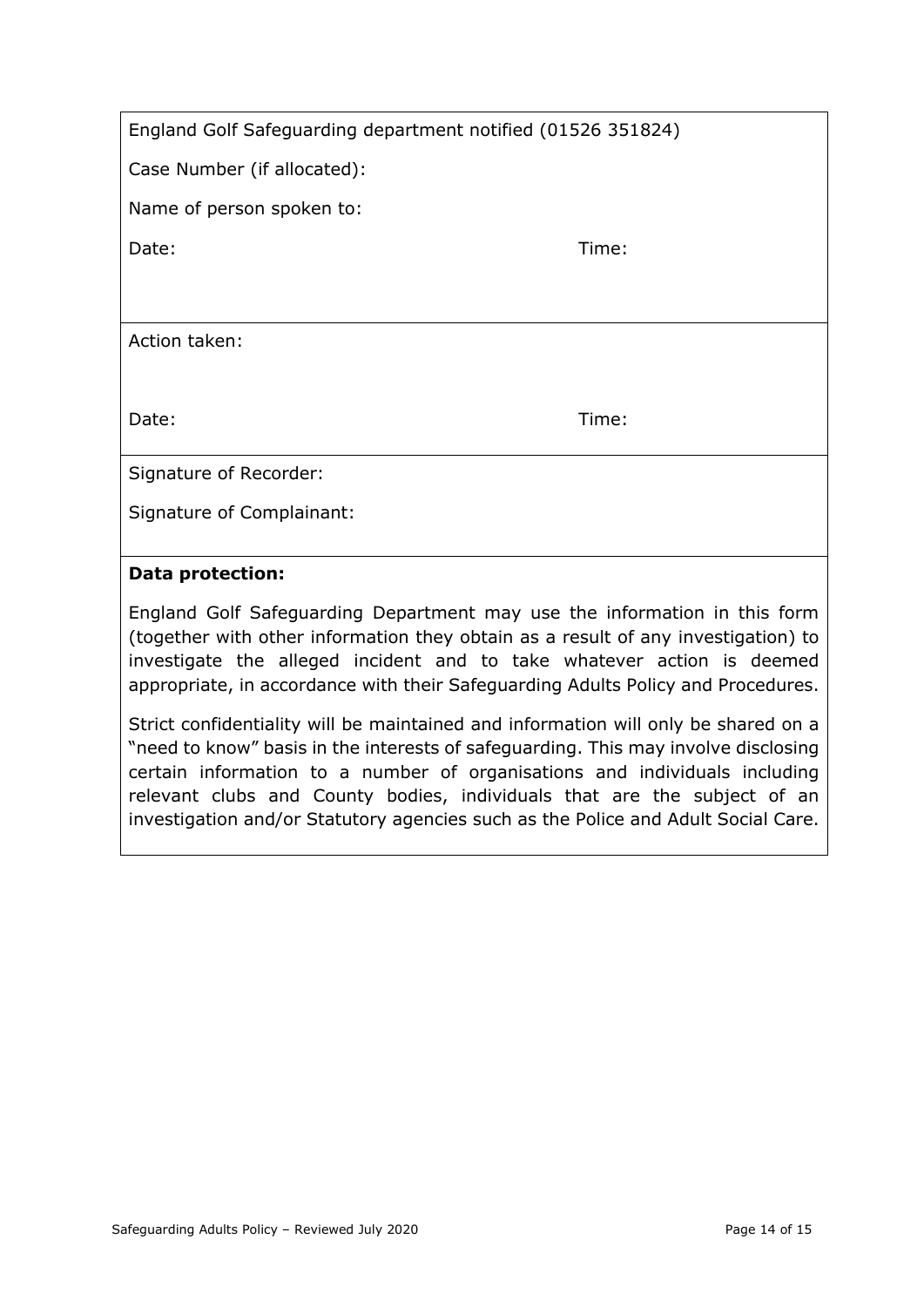## <span id="page-14-0"></span>Queensbury GC

## Guidance on types of harm

#### **The Care Act 2014 recognises 10 categories of abuse that may be experienced by adults.**

#### **Self-neglect**

This covers a wide range of behaviour: neglecting to care for one's personal hygiene, health or surroundings and includes behaviour such as hoarding.

#### **Modern Slavery**

This encompasses slavery, human trafficking, forced labour and domestic servitude.

#### **Domestic Abuse**

This includes psychological, physical, sexual, financial and emotional abuse perpetrated by anyone within a person's family. It also includes so called 'honour' based violence.

#### **Discriminatory**

Discrimination is abuse which centres on a difference or perceived difference particularly with respect to race, gender or disability or any of the protected characteristics of the Equality Act.

#### **Organisational**

This includes neglect and poor care practice within an institution or specific care setting such as a hospital or care home, for example, or in relation to care provided in one's own home. This may range from one off incidents to on-going ill-treatment. It can be through neglect or poor professional practice as a result of the structure, policies, processes and practices within an organisation.

#### **Physical**

This includes hitting, slapping, pushing, kicking, misuse of medication, restraint or inappropriate sanctions.

#### **Sexual**

This includes rape, indecent exposure, sexual harassment, inappropriate looking or touching, sexual teasing or innuendo, sexual photography, subjection to pornography or witnessing sexual acts, indecent exposure and sexual assault or sexual acts to which the adult has not consented or was pressured into consenting.

#### **Financial or material**

This includes theft, fraud, internet scamming, coercion in relation to an adult's financial affairs or arrangements, including in connection with wills, property, inheritance or financial transactions, or the misuse or misappropriation of property, possessions or benefits.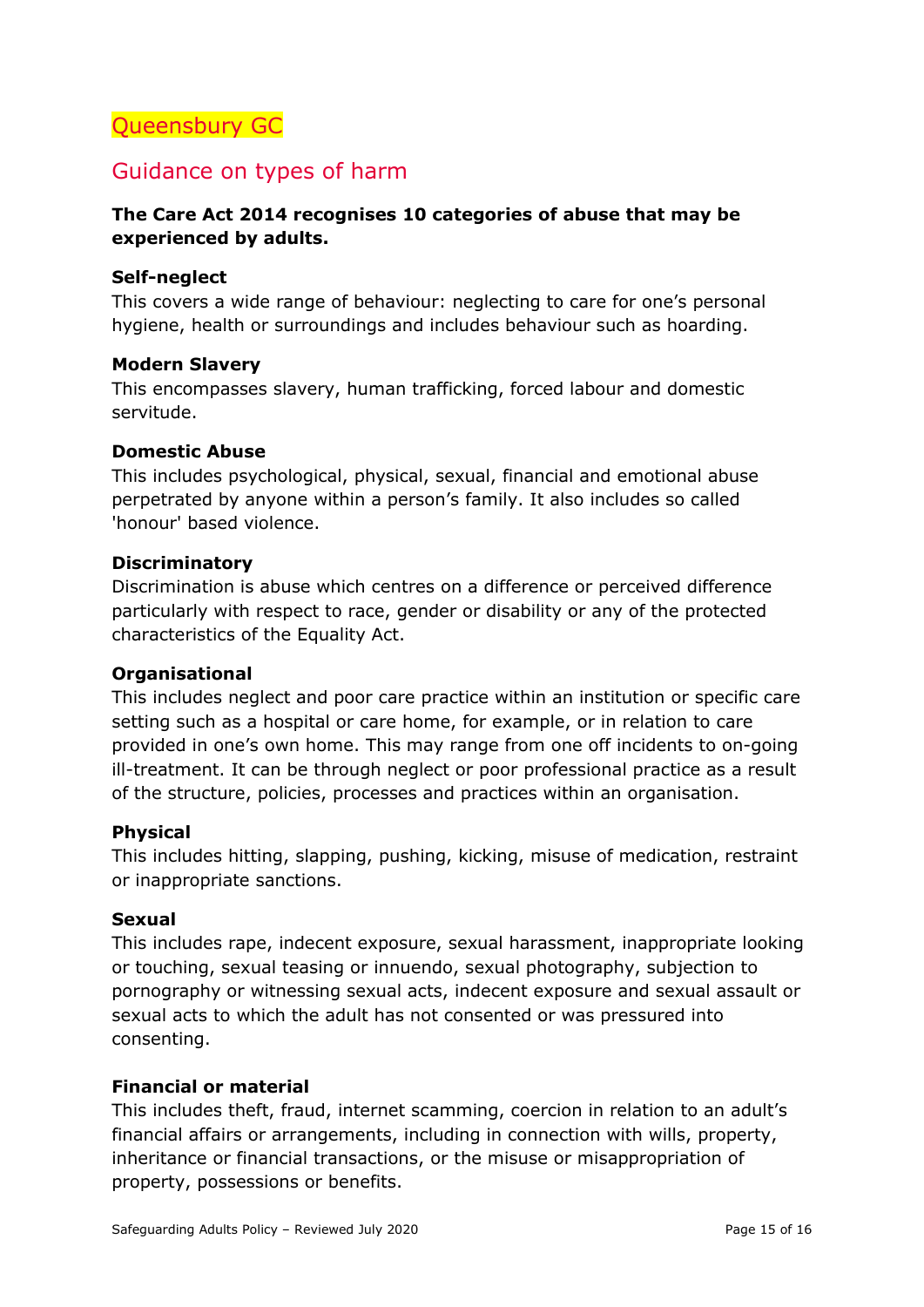#### **Neglect/Acts of omission**

This includes ignoring medical or physical care needs, failing to provide access to appropriate health social care or educational services, the withholding of the necessities of life, such as medication, adequate nutrition and heating.

#### **Emotional or psychological**

This includes threats of harm or abandonment, deprivation of contact, humiliation, blaming, controlling, intimidation, coercion, harassment, verbal abuse, isolation or withdrawal from services or supportive networks.

#### **Not included in the Care Act 2014 but also relevant to safeguarding adults in sport and physical activity:**

#### **Cyber Bullying**

Cyberbullying occurs when someone repeatedly makes fun of another person online or repeatedly picks on another person through emails or text messages, or uses online forums with the intention of harming, damaging, humiliating or isolating another person. It can be used to carry out many different types of bullying (such as racist bullying, homophobic bullying, or bullying related to special educational needs and disabilities) but instead of the perpetrator carrying out the bullying face-to-face, they use technology as a means to do it.

#### **Forced marriage**

This is a term used to describe a marriage in which one or both of the parties are married without their consent or against their will. A forced marriage differs from an arranged marriage, in which both parties consent to the assistance of a third party in identifying a spouse. The Anti-social Behaviour, Crime and Policing Act 2014 make it a criminal offence to force someone to marry.

#### **Mate Crime**

A 'mate crime' is when vulnerable people are befriended by members of the community who go on to exploit and take advantage of them. It may not be an illegal act but still has a negative effect on the individual. Mate Crime is carried out by someone the adult knows and often happens in private. In recent years there have been a number of Serious Case Reviews relating to people with a learning disability who were murdered or seriously harmed by people who purported to be their friend.

#### **Radicalisation**

The aim of radicalisation is to attract people to their reasoning, inspire new recruits and embed their extreme views and persuade vulnerable individuals of the legitimacy of their cause. This may be direct through a relationship, or through social media.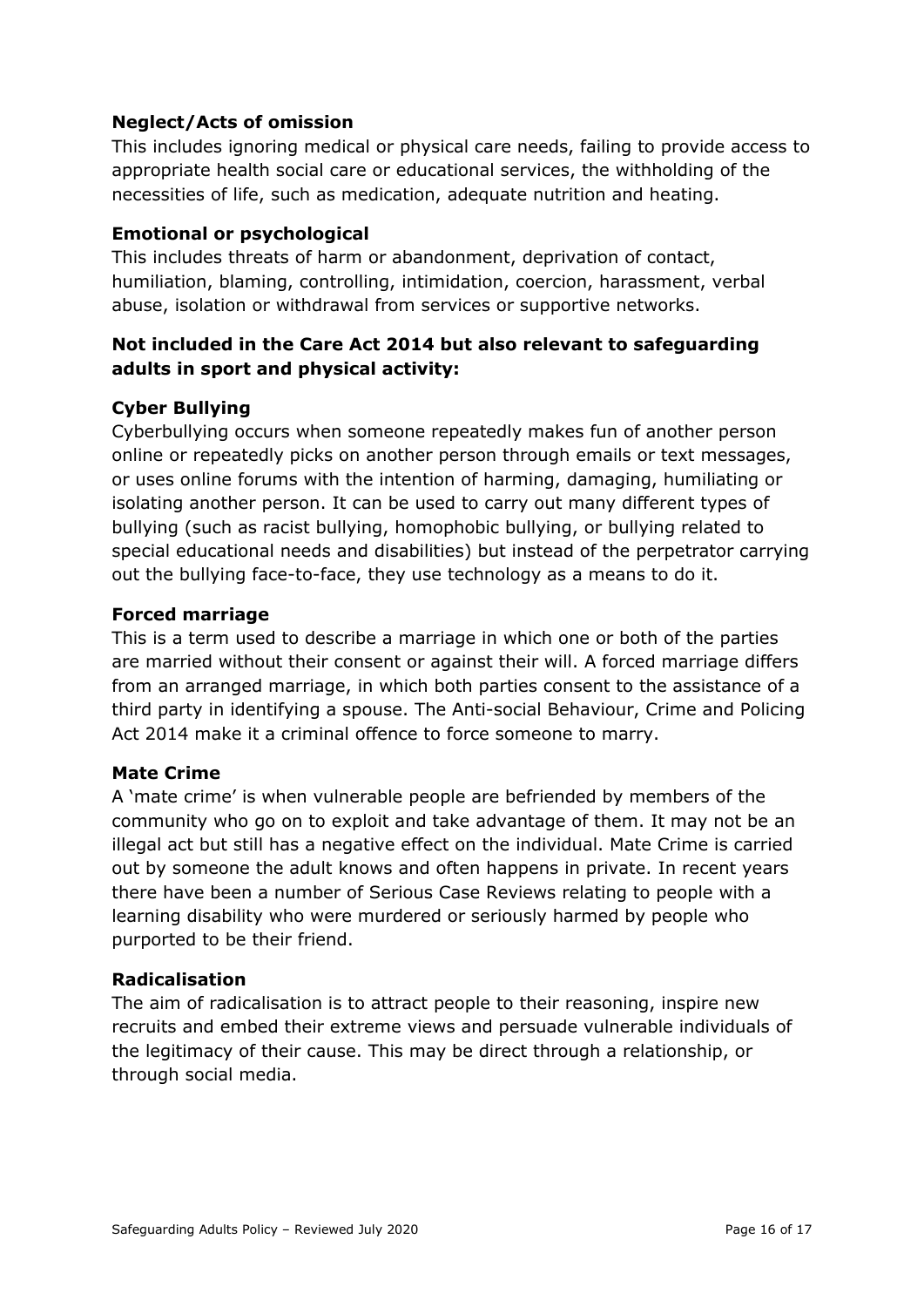## <span id="page-16-0"></span>Consent and Information Sharing

Workers and volunteers within sports and physical activity organisations should always share safeguarding concerns in line with their organisation's policy, usually with their safeguarding lead or welfare officer in the first instance, except in emergency situations. As long as it does not increase the risk to the individual, the worker or volunteer should explain to them that it is their duty to share their concern with their safeguarding lead or welfare officer.

The safeguarding lead or welfare officer will then consider the situation and plan the actions that need to be taken, in conjunction with the adult at risk and in line with the organisation's policy and procedures and local safeguarding adults board policy and procedures.

To make an adult safeguarding referral you need to call the local safeguarding adults team. This may be part of a MASH (Multi*-*Agency Safeguarding Hub). A conversation can be had with the safeguarding adults team without disclosing the identity of the person in the first instance. If it is thought that a referral needs to be made to the safeguarding adults team, consent should be sought where possible from the adult at risk.

Individuals may not give their consent to the sharing of safeguarding information with the safeguarding adults team for a number of reasons. Reassurance, appropriate support and revisiting the issues at another time may help to change their view on whether it is best to share information.

If they still do not consent, then their wishes should usually be respected. However, there are circumstances where information can be shared without consent such as when the adult does not have the capacity to consent, it is in the public interest because it may affect other people or a serious crime has been committed. This should always be discussed with your safeguarding lead and the local authority safeguarding adults team.

If someone does not want you to share information outside of the organisation or you do not have consent to share the information, ask yourself the following questions:

- Is the adult placing themselves at further risk of harm?
- Is someone else likely to get hurt?
- Has a criminal offence occurred? This includes: theft or burglary of items, physical abuse, sexual abuse, forced to give extra money for lessons (financial abuse) or harassment.
- Is there suspicion that a crime has occurred?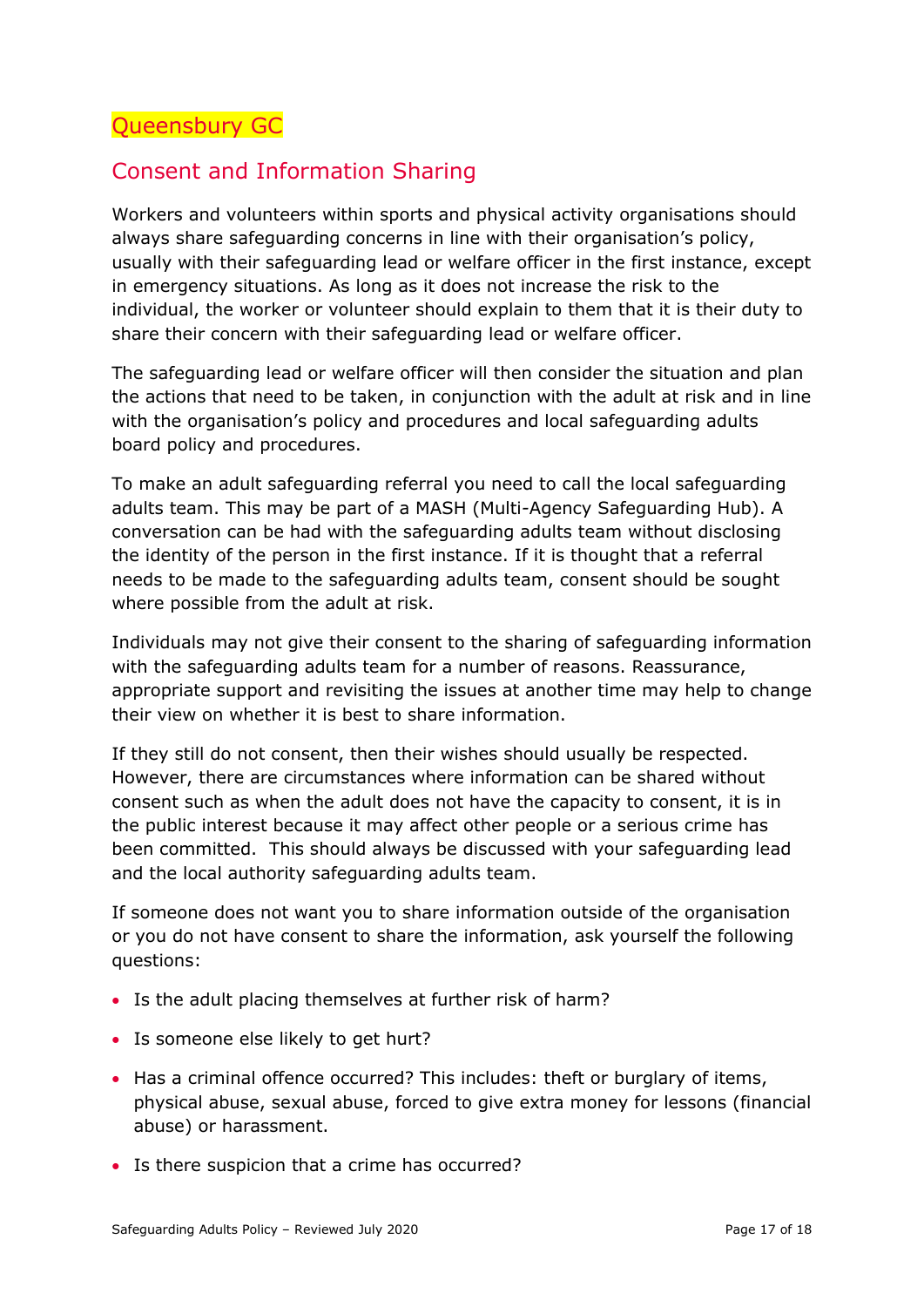If the answer to any of the questions above is 'yes' - then you can share without consent and need to share the information.

When sharing information there are seven Golden Rules that should always be followed.

- **1.** Seek advice if in any doubt
- **2.** Be transparent The Data Protection Act (DPA) is not a barrier to sharing information but to ensure that personal information is shared appropriately; except in circumstances where by doing so places the person at significant risk of harm.
- **3.** Consider the public interest Base all decisions to share information on the safety and well-being of that person or others that may be affected by their actions.
- **4.** Share with consent where appropriate Where possible, respond to the wishes of those who do not consent to share confidential information. You may still share information without consent, if this is in the public interest.
- **5.** Keep a record Record your decision and reasons to share or not share information.
- **6.** Accurate, necessary, proportionate, relevant and secure Ensure all information shared is accurate, up-to-date; necessary and share with only those who need to have it.
- **7.** Remember the purpose of the Data Protection Act (DPA) is to ensure personal information is shared appropriately, except in circumstances where by doing so may place the person or others at significant harm.

Please contact Queensbury GC Welfare Officers below,

Michael Murgatroyd

Email [michaelmurgatroyd@btinternet.com](mailto:michaelmurgatroyd@btinternet.com)

Mobile 07484254730